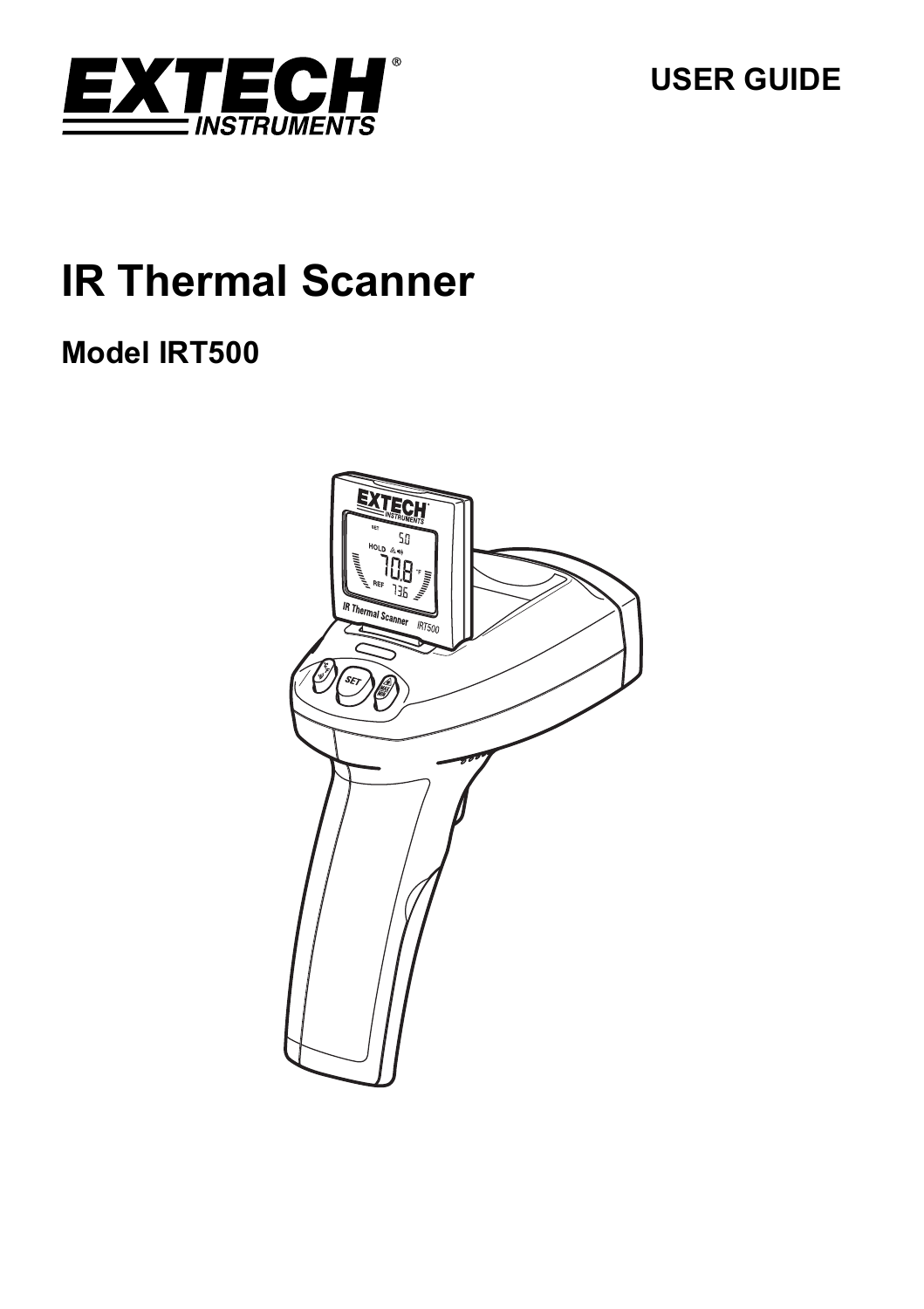## *Introduction*

Thank you for selecting the Extech Model IRT500. The IRT500 Dual Laser IR Thermal Scanner is designed with a dual laser, an audible/visual alarm, 5 preset threshold settings, and a 3 color LED indicator that helps locate hot and cold spots more easily. This device is shipped fully tested and calibrated and, with proper use, will provide years of reliable service. Please visit our website (www.extech.com) to check for the latest version of this User Guide. The Extech Instruments brand, a wholly owned subsidiary of FLIR Systems, Inc., is ISO-9001 certified.

### *Safety*

- Use extreme caution when the laser pointer beam is on
- Do not point the beam toward anyone's eye or allow the beam to strike the eye from a reflective surface
- Do not use the laser near explosive gases or in other potentially explosive areas

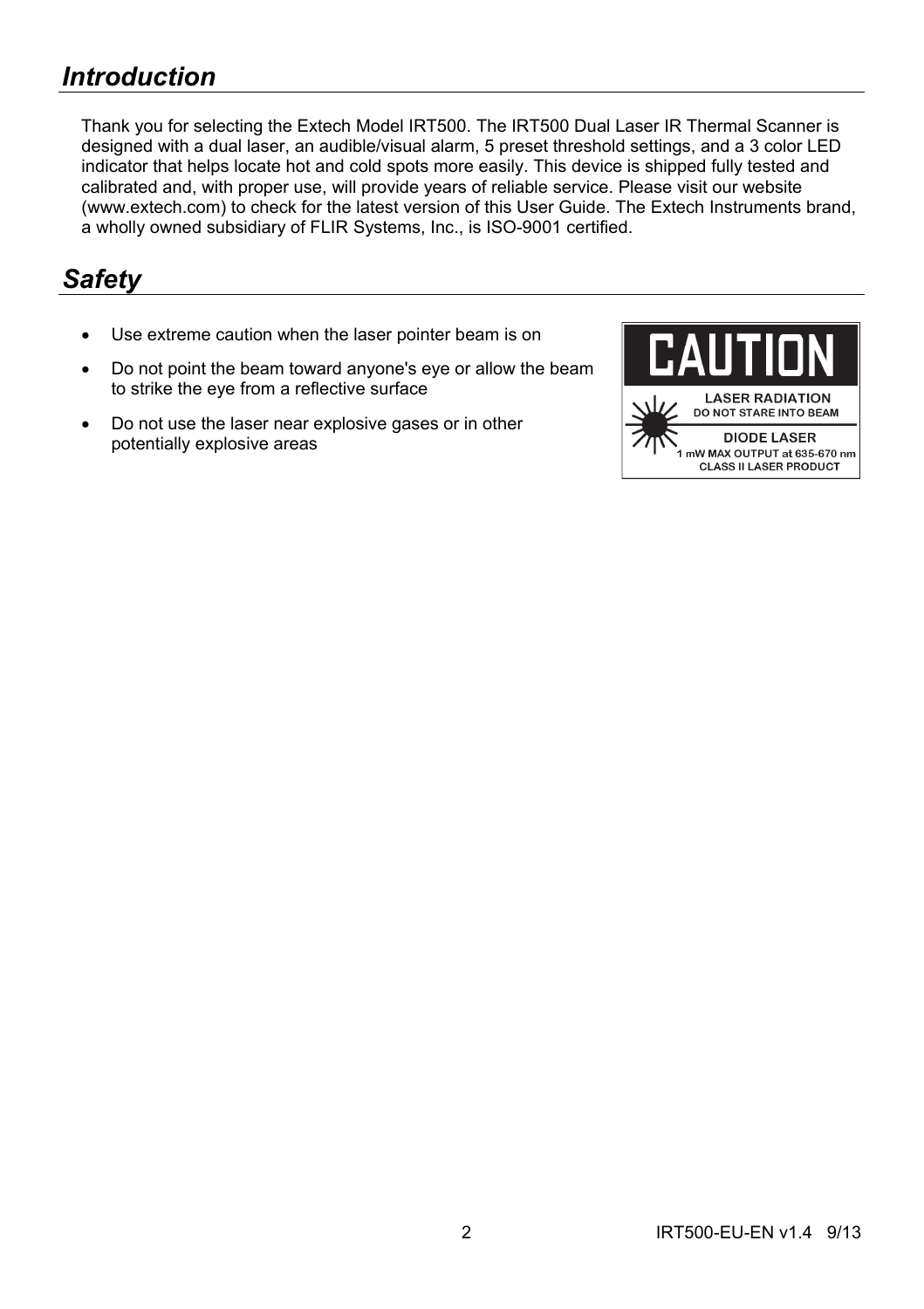## *Meter Description*

- 1. LCD display
- 2. Red, Green, Blue limit indicator LED
- 3. Momentary press: Audible Alarm ON/OFF button 2 second press: Select °C or °F button
- 4. SET button: Set alarm deviation from reference value
- 5. Momentary press: Laser pointer ON/OFF button 2 second press: Select MAX/MIN display button
- 6. Battery compartment
- 7. Power ON trigger Momentary press: Display Hold ON/OFF trigger 2 second press: Power OFF trigger
- 8. Laser pointers (2)
- 9. Infrared sensing window



#### **Display Description**

- 1. SET and MAX/MIN display
- 2. Temperature display
- 3. Reference value display
- 4. HOLD, Laser active, Buzzer On/Off and Low Battery icons
- 5. Bargraph

4 5

**EXTECH** 熙 日日日日 HOLD  $\triangle$  <sup>48</sup> H Я AAAA **IR Thermal Scanner IRT500**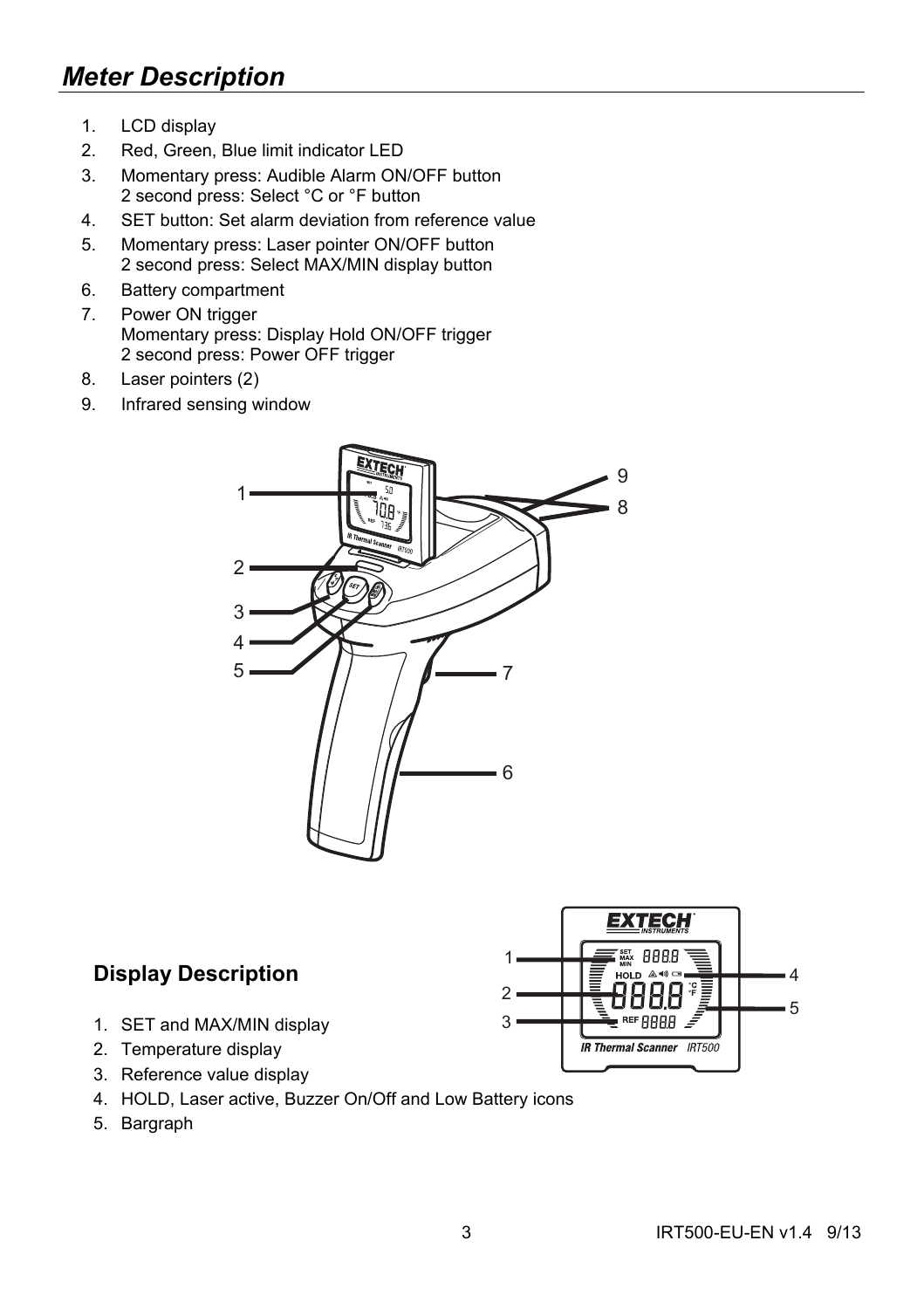## *Basic Operation*

#### **Basic Temperature Measurements**

- 1. Momentarily press the trigger to turn the meter on.
- 2. Point the meter at an object and the surface temperature will be indicated on the display.
- 3. Press and Hold the trigger for 2 seconds to turn the meter off.

#### **Dual Laser Pointer and Distance to Spot Ratio**

The meter has a distance to target ratio of 20:1. The dual laser pointers are designed to indicate the 20" distance when the laser pointers converge. The spot size at this distance is a 1" diameter. This is the recommended distance for most measurements.

To turn the lasers on/off:

- 1. Momentarily press the  $\triangle$ /Min-Max button
- 2. Repeat the press to turn the lasers off.

#### **Temperature Units °F or °C**

Press and Hold the °F / °C button for 2 seconds to change temperature units.

#### **Display HOLD**

Momentarily press the trigger to freeze the reading in the display. The "HOLD" icon will appear. Repeat the trigger press to return to normal operation.

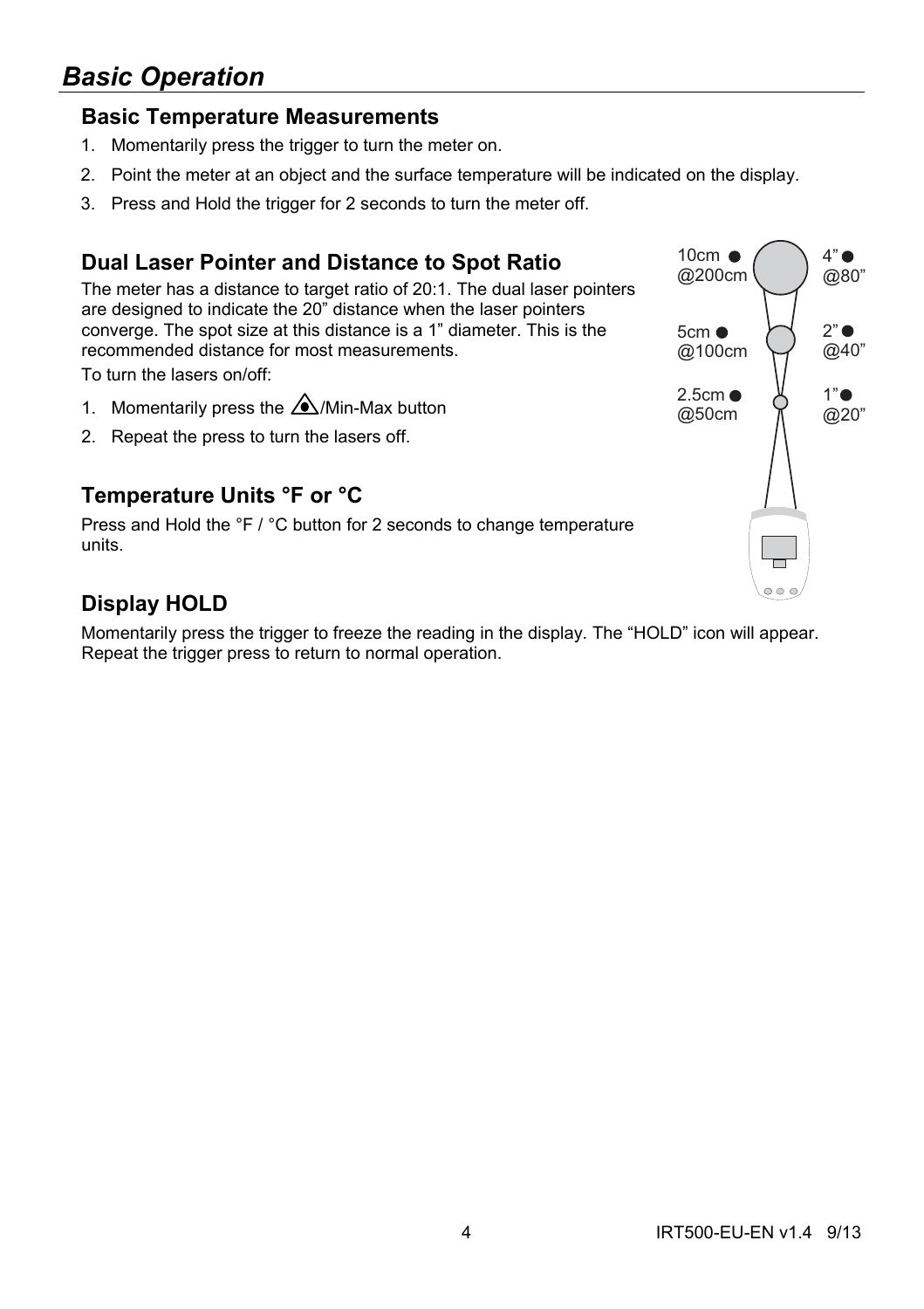## *Thermal Scanning Operation*

The thermal scanning feature allows for quick and easy location of hot or cold spots with respect to a reference temperature. Hot and cold spots are readily indicated by visible and audible alarms based on a degree deviation from the reference point or by recorded MAX/MIN points.

#### **Temperature and Alarm Indicators (4)**

- 1. Temperature readout: Large digits on the display.
- 2. Limit Indicator LED: Red (high), Green (normal), Blue (low)
- 3. Bargraph: Relative temperature indication on the display.
- 4. Audible Beeper: Relative temperature indication by frequency of beeps.

#### **Setting the Reference Temperature**

- 1. Point the sensor at a surface. The initial temperature reading will become the reference temperature.
- 2. Momentarily press the trigger to turn the meter on.
- 3. When the Limit Indicator LED turns green the reference temperature has been established. The reference temperature is displayed on the bottom portion of the display.

#### **SET button**

The SET button sets a degree variation from the reference value to trip the Limit LED.

- 1. Momentarily press the SET button to display 1.0, 5.0 or 10.0 degrees.
- 2. If the scanned temperature is within the set limit, the limit LED will remain green.
- 3. If the scanned temperature is higher than the set limit, the limit LED will turn red.
- 4. If the scanned temperature is lower than the set limit, the limit LED will turn blue

#### **MAX-MIN button**

When the MAX-MIN feature is active, the upper display will indicate the highest or lowest temperature measured during a scan. Each time the existing MAX or MIN is exceeded the display will update and the limit LED will flash red or blue.

- 1. Momentarily press the 'MAX/MIN' button to display the 'MAX' value.
- 2. Repeat the press to display the 'MIN' value.
- 3. Press the 'SET' button to exit the 'MAX-MIN' mode.

#### **Beeper**

Momentarily press the  $\triangleleft$ <sub>b</sub>) button to enable the beeper feature. Repeat the press to disable the feature ( $\langle \langle \rangle$ ). The beeper will sound approximately once per second at the reference temperature with the frequency of the beep increasing as the temperature nears the set limit or Min/Max value.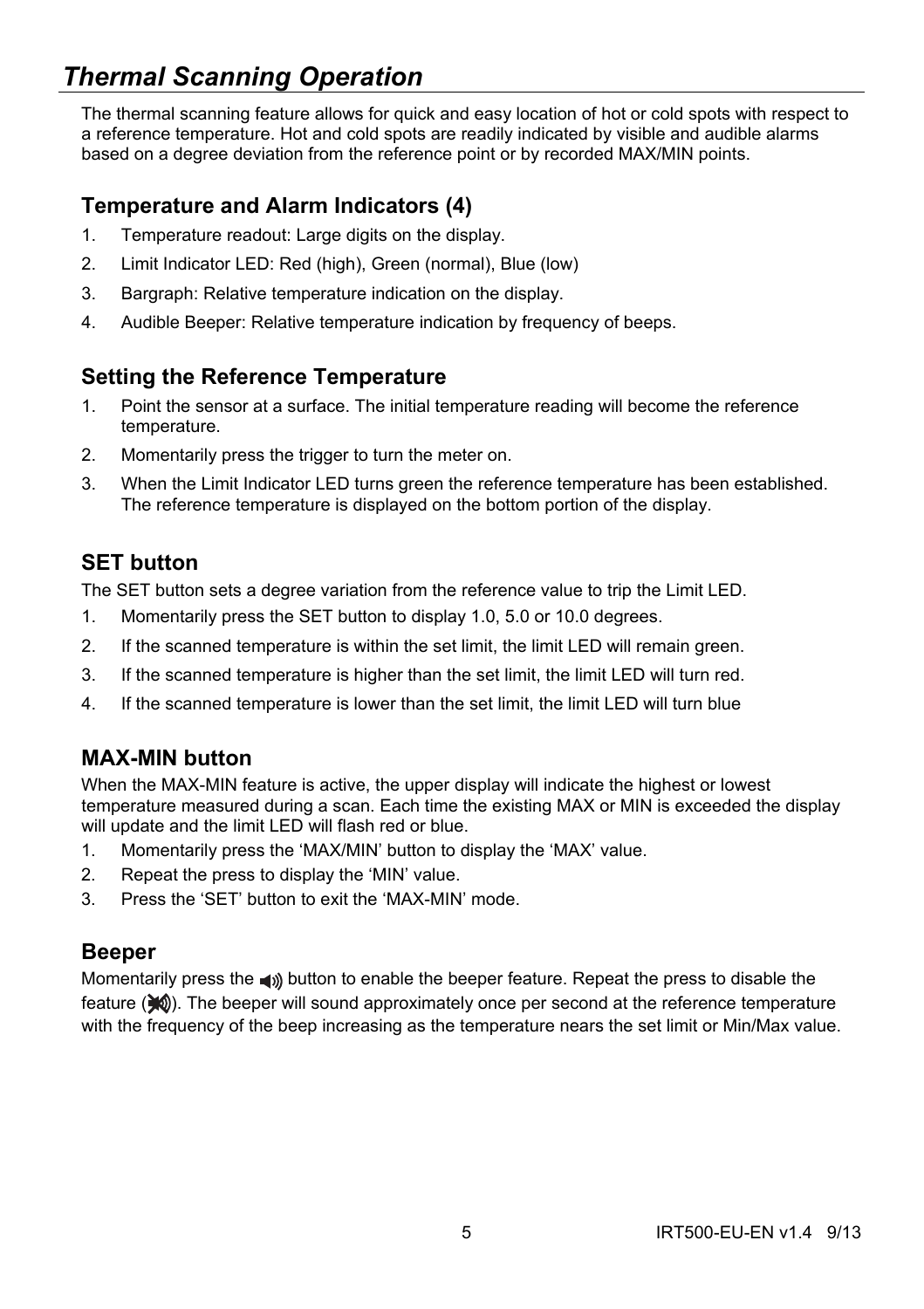## *Battery Replacement*

When the battery icon  $\sqrt{2}$  appears on the LCD, the 9V battery must be replaced. The battery compartment is located behind the panel below the trigger.

- Pull the battery compartment cover down.
- Replace the 9V battery.
- Close the battery compartment cover.





EU consumers are legally bound by the Battery Ordinance to return used batteries to community collection points or to wherever batteries / accumulators are sold. Disposal in household trash or refuse is prohibited.

**Disposal:** Follow the valid legal stipulations in respect to the disposal of the device at the end of its lifecycle.

#### **Other Battery Safety Reminders**

Never dispose of batteries in a fire. Batteries may explode or leak.

#### **IR Measurement Notes**

- 1. The object under test should be larger than the spot (target) size calculated by the field of view diagram (printed on the side of the meter and in this guide).
- 2. Before measuring, be sure to clean surfaces that are covered with frost, oil, grime, etc.
- 3. If an object's surface is highly reflective, apply masking tape or flat black paint to the surface before measuring. Allow time for the paint or tape to adjust to the temperature of the surface it is covering.
- 4. Measurements cannot be made through glass.
- 5. Steam, dust, smoke, etc. can obscure measurements.
- 6. The meter automatically compensates for deviations in ambient temperature. However, it can take up to 30 minutes for the meter to adjust to extremely wide changes.
- 7. To find a hot spot, aim the meter outside the area of interest then scan across (in an up and down or side to side motion) until the hot spot is located.